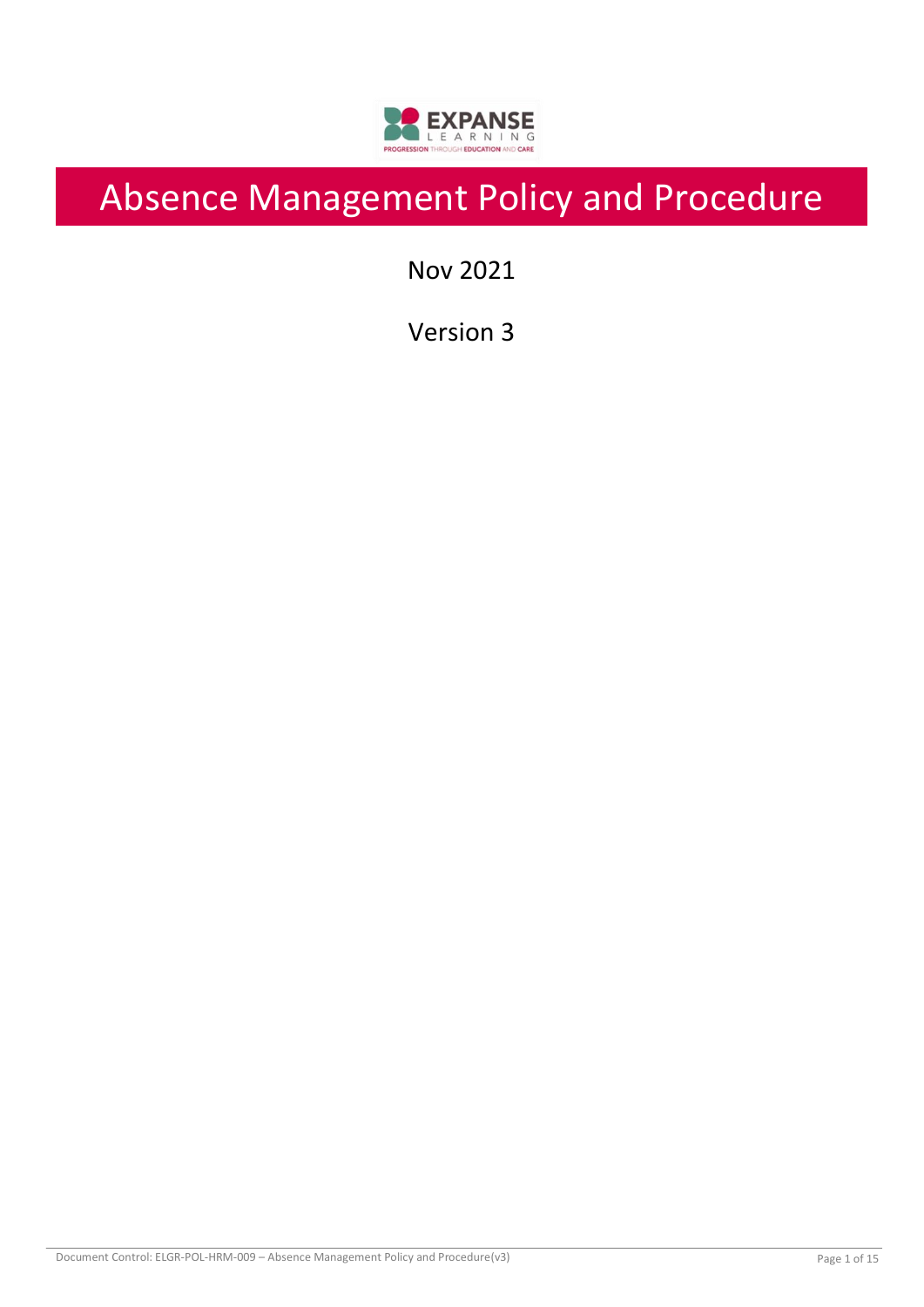# **1. Scope**

This policy and the related procedures apply to all Expanse Learning employees.

# **2. Policy Statement**

The Board of Directors recognises that Expanse Learning needs to manage sickness absence proactively to help us to deliver our services – as indeed do all successful organisations. Expanse Learning is committed to encouraging maximum attendance at work by promoting a culture of employee engagement, commitment and motivation; maintaining a healthy workforce; providing support to employees who are absent to facilitate an early return to work where possible and reduce absence rates. This policy is not contractual (Except e.g., the contractual obligations regarding sick pay) and Expanse Learning reserves the right to amend/make additions or alterations to the policy.

# **3. Introduction**

Expanse Learning recognises that employees will have periods of genuine absence during the course of their employment that may result in some absences from work. However, absences can cause operational difficulties and service delivery issues in terms of quality, efficiency and costs. It can also impact on the workload of other employees. Reducing levels of absences will improve our capacity and make the most effective use of our financial and human resources. The policy does not apply to absence resulting from accidents at work and entitlement of sick pay remains as set out in the terms and conditions of employment.

# **4. Aims and Objectives**

This policy has three main aims: -

- $\circ$  Is to set out the steps involved for managing absences
- o to encourage a healthy attendance culture to minimise absence levels
- to provide appropriate and reasonable support to employees who are genuinely absent and help an early return to work where this is possible.
- $\circ$  to reduce absences through proactive and effective management and by using Expanse Learning's Disciplinary Procedure where appropriate

Expanse Learning will work to achieve these aims by: -

- o managing absences in a sensitive, supportive and positive manner, based on early intervention and in accordance with best practice, relevant legislation and ACAS's Code of Practice *[\(https://www.acas.org.uk/article/1878/Codes](https://www.acas.org.uk/article/1878/Codes-of-practice)[of-practice\)](https://www.acas.org.uk/article/1878/Codes-of-practice)*
- $\circ$  providing robust, fair and transparent procedures that will be applied consistently to all employees who are absent from work
- $\circ$  communicating this policy to all employees
- o Line Managers or other employees with staff management responsibilities understanding this policy and how to apply the related procedures appropriately
- o taking account of individual circumstances and adopting a flexible approach where relevant
- o working with employees and in line with medical advice to avoid the need for the absence in the first instance, or to facilitate a return to work as soon as possible where appropriate (which may include a return to temporary alternative employment or reduced duties, for which employees will not receive less pay than they would have if they had remained absent from work and/or other reasonable adjustments)
- o not discriminating against an employee due to disability
- o treating sensitive personal information relating to an employee's absence in line with the Data Protection Act (2018)
- $\circ$  To accurately record, analyse and report on information relating to all areas of absence to facilitate effective management and inform future policy development

# **5. Responsibility**

Line Managers are responsible for:

- o Communicating the required standards of attendance to their staff
- $\circ$  Closely monitoring and managing the absences for whom they are responsible keeping accurate records
- o Liaise with Shared Services on appropriate management of sickness absences as/when required e.g. persistent short or long-term absences obtaining medical evidence where required.
- o Ensuring that this policy and the related procedures are implemented effectively and accessible to all employees.
- $\circ$  Ensure that employees with staff management responsibilities have had relevant training so they can implement this policy effectively.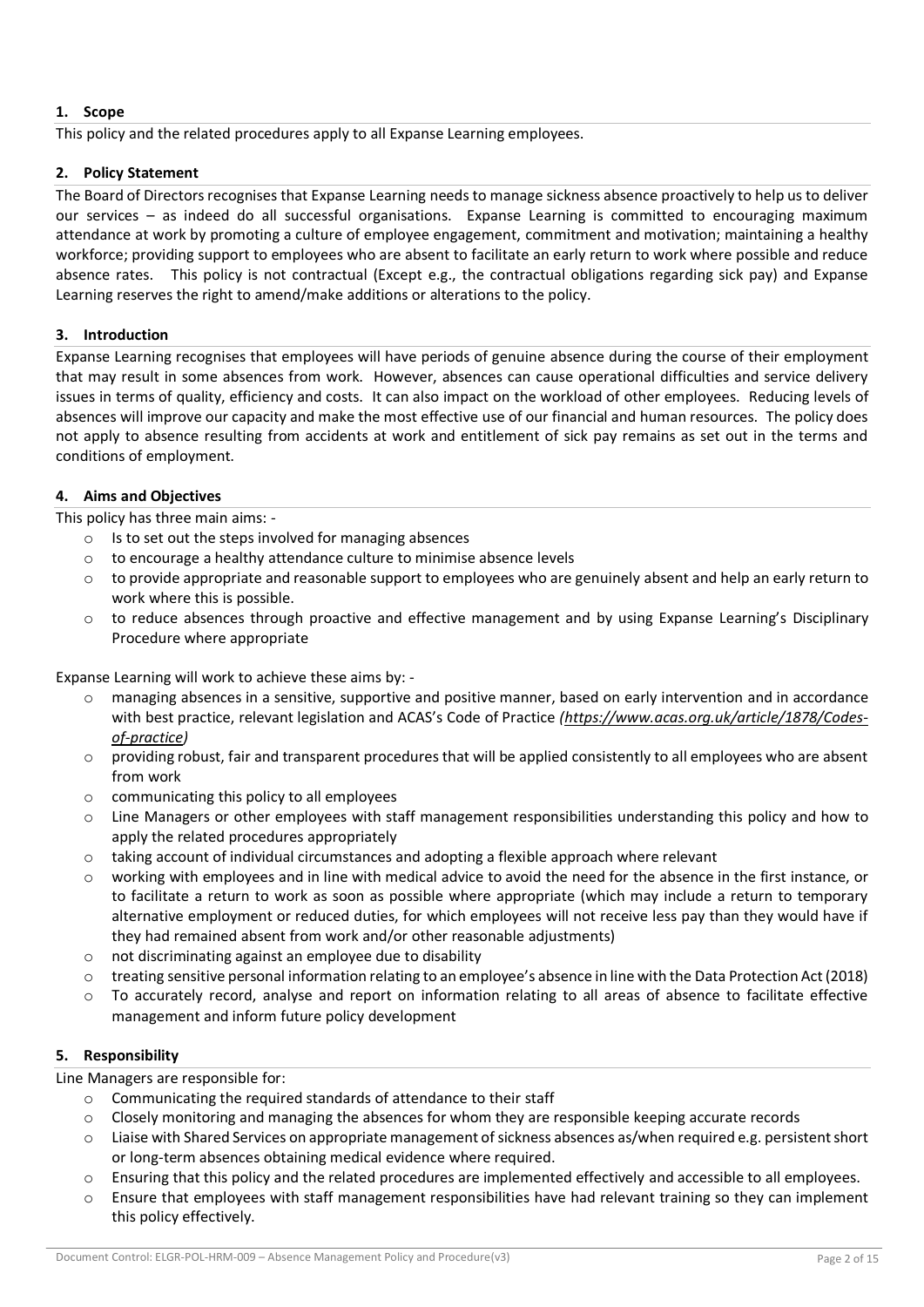Employees with staff management responsibilities have primary responsibility for managing absences effectively in their teams. They must ensure that they have received training on how to implement this policy; maintain contact with employees who are absent and make their relevant Line Manager aware of difficult cases.

Employees must acknowledge that Expanse Learning pays them to attend work and that maximum attendance is accepted as the norm. The employee must:

- $\circ$  comply with the notification and certification procedures set out in this policy
- $\circ$  Provide sufficient information to the company to keep the company informed of the absence/prognosis etc
- $\circ$  Cooperate with the company to implement any advice from medical or occupational health practitioners to facilitate a return to work

The Head of Shared Services will be responsible for providing training as required; for advising Line Managers and/or other employees with staff management responsibilities on effective case management; for gathering and analysing management information relating to absences and for reporting on the performance. The School/College Business Officers may also accompany employees with staff management responsibilities to review meetings under the formal management procedure providing localised support and taking accurate records.

# **6. Employees with a Disability**

The Equality Act 2010 covers physical and mental impairments that have a substantial and long- term adverse effect on an employee's ability to carry out normal day-to-day activities. Employees with a disability are responsible for advising Expanse Learning of this at the application recruitment stage, or thereafter if they develop a disability during the course of their employment. This includes advising their Line Manager if the disability has an impact on their role, or if there is anything in the workplace that impacts on their disability.

Under the Equality Act 2010, employers have a duty to make 'reasonable adjustments' where any aspect of working arrangements places employees with a disability at a substantial disadvantage. In the context of this policy, it may be a reasonable adjustment to accept that a disabled employee will need some level of absence from their work for rehabilitation, assessment or treatment relating to their disability. A distinction must be made between disability-related absence and sickness absence so that cases can be managed appropriately.

Expanse Learning also recognises that it may need to make reasonable adjustments to enable employees who become disabled as a result of sickness to return to work. Expanse Learning will usually seek the employees' views in considering adjustments and will also usually ask the employees doctor for advice. Types of adjustments (which may be adopted on a temporary or permanent basis) may include: -

- o making physical adjustments to the workplace, or adjustments to the employee's duties / workload
- $\circ$  transferring the disabled employee to another vacant post, with or without reasonable adjustments being made
- o altering the disabled employee's working hours through, for example, part-time working, job sharing or other flexible hours arrangements
- $\circ$  providing special equipment to help a disabled employee to perform his or her tasks and giving training on how to use the equipment.

# **7. Definition of Sickness Absences**

There are two main categories of sickness absences, as defined by Cabinet Office guidelines:

- o Short term Sickness Absence is absence lasting for less than 20 working days. This may be for an occasional day or for a few days at a time and may be self-certificated or covered by a doctor's certificate.
- o Long term Sickness Absence is defined as absence lasting for 20 working days or more (which will be covered by a doctor's certificate by default).

# **8. Sickness Scheme**

An employee's entitlement to occupational sick pay is set out in their terms and conditions of employment. This should not be taken to mean that high levels of sickness absence are acceptable. Expanse Learning reserves the right to terminate employment before the expiry of contractual sick pay, in accordance with the procedure for dismissal on ill health/medical capability grounds (please see Section 15).

Under certain circumstances Expanse Learning may withhold sick pay where:

- o there are reasonable grounds to believe that the ill-health is caused by the employee's misuse of drugs/alcohol
- o there are reasonable grounds to believe that the employee is fit for work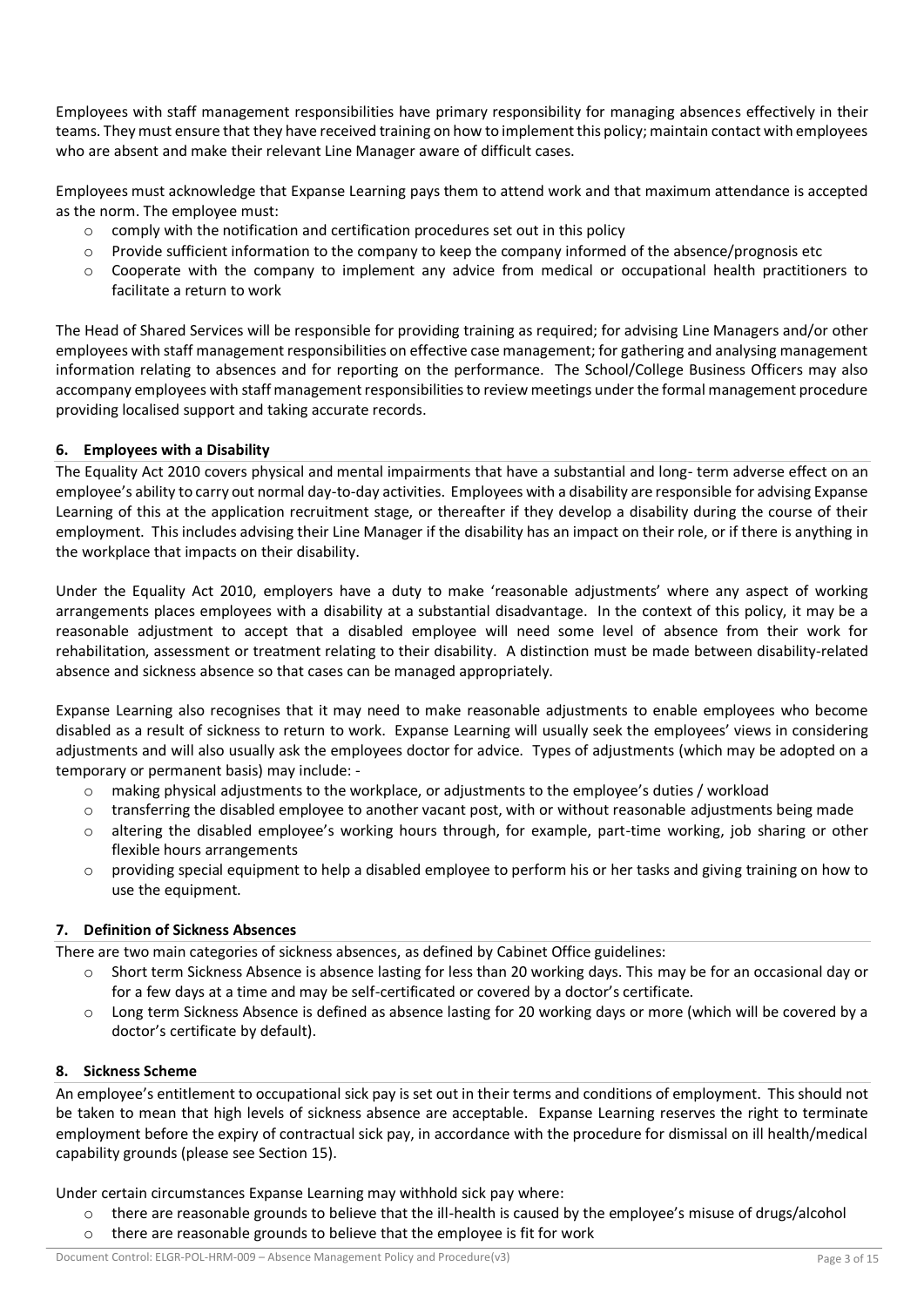- $\circ$  the employee has failed to comply with certification/notification requirements
- $\circ$  the employee fails to cooperate with Expanse Learning in implementing advice from a medical occupational health practitioner to facilitate a return to work

Any failure to comply with this policy/procedure and/or the sick pay scheme may lead to the absence being determined as unauthorised absence and/or disciplinary action. This may also result in the non-payment of occupational and statutory sick pay and a break in pensionable service equivalent to the period of unauthorised absence.

# **9. Absent Reporting Procedure**

Any absence due to unforeseen circumstances should be reported:

- a) On the first morning of your absence, you must personally contact the Company by telephone and speak to your Line Manager at the earliest possible opportunity and before your contractual start time.
- b) If you are unable to speak to your line manager personally, you should speak to the relevant School/College Business Officer.
- c) You should give details of the nature of your absence.
- d) For continuity purposes please ensure were possible you complete a handover to your line manager i.e., Teaching & Learning, planned meetings etc
- e) If the absence is an illness of a minor nature, you should indicate when you believe you will be fit to return to work.
- f) You must inform your Line Manager as soon as possible of any change in the date of your anticipated return to work.
- g) **Contacting your Line Manager by text message, e-mail, mobile phone or instant messaging is not acceptable and will not amount to proper notification, other than in exceptional circumstances.** It is also unacceptable for a third party to contact the Company on your behalf to report your absence, other than in exceptional circumstances (for example, where you have been unexpectedly admitted to hospital and you are not in a position to make the telephone call yourself).
- h) If you have been diagnosed as having contracted an infectious or contagious disease, such as measles or chicken pox, or a pandemic virus (such as Covid-19) or experience COVID-19 Symptoms then you must inform your line manager as soon as possible after your diagnosis

# *For an absence of seven consecutive calendar days or less:*

- a) You are required to telephone your Line Manager on a daily basis in accordance with the reporting procedure set out above. However, the Company may relax this requirement in exceptional circumstances, for example, in the case of a pandemic virus affecting a large percentage of the Company's employees.
- b) You will be advised about any modified absence reporting requirements at the appropriate time.
- *c)* You must also complete a self-certification of your absence form immediately on your return [but in any event no later than [two] working days following the return date] to work via DatabridgeMIS *(Ev. Log/Pattern event: (HR) – Self-Certification Form)*

# **You are reminded that it is a serious disciplinary offence to knowingly provide false information on a self-certification form.**

# *Should your absence be for a period in excess of seven calendar days:*

- a) You are required as an absolute minimum to contact your Line Manager on a weekly basis in order to provide an update on your absence.
- b) In addition to the self-certification form mentioned above, a doctor's certificate (known as a statement of fitness for work) must also be obtained.
- c) A new doctor's certificate must be submitted to cover each continual week of sickness absence. The doctor's certificate must be forwarded to School/College Business Officer as quickly as possible and, in any event, no later than the end of the calendar week in respect of which the certificate applies. They will record and upload your 'Fit-Note' onto DatabridgeMIS.
- d) Each subsequent doctor's certificate must be forwarded in the same manner.
- e) You must always provide certificates (either self-certification forms or doctor's certificates) to cover the entire period of your sickness absence.
- f) Expanse Learning reserves the right to request a doctor's certificate for any period of sickness absence even though this may be less than eight calendar days. If you incur costs in relation to obtaining a doctor's certificate, Expanse Learning will reimburse those costs upon the production of a receipt.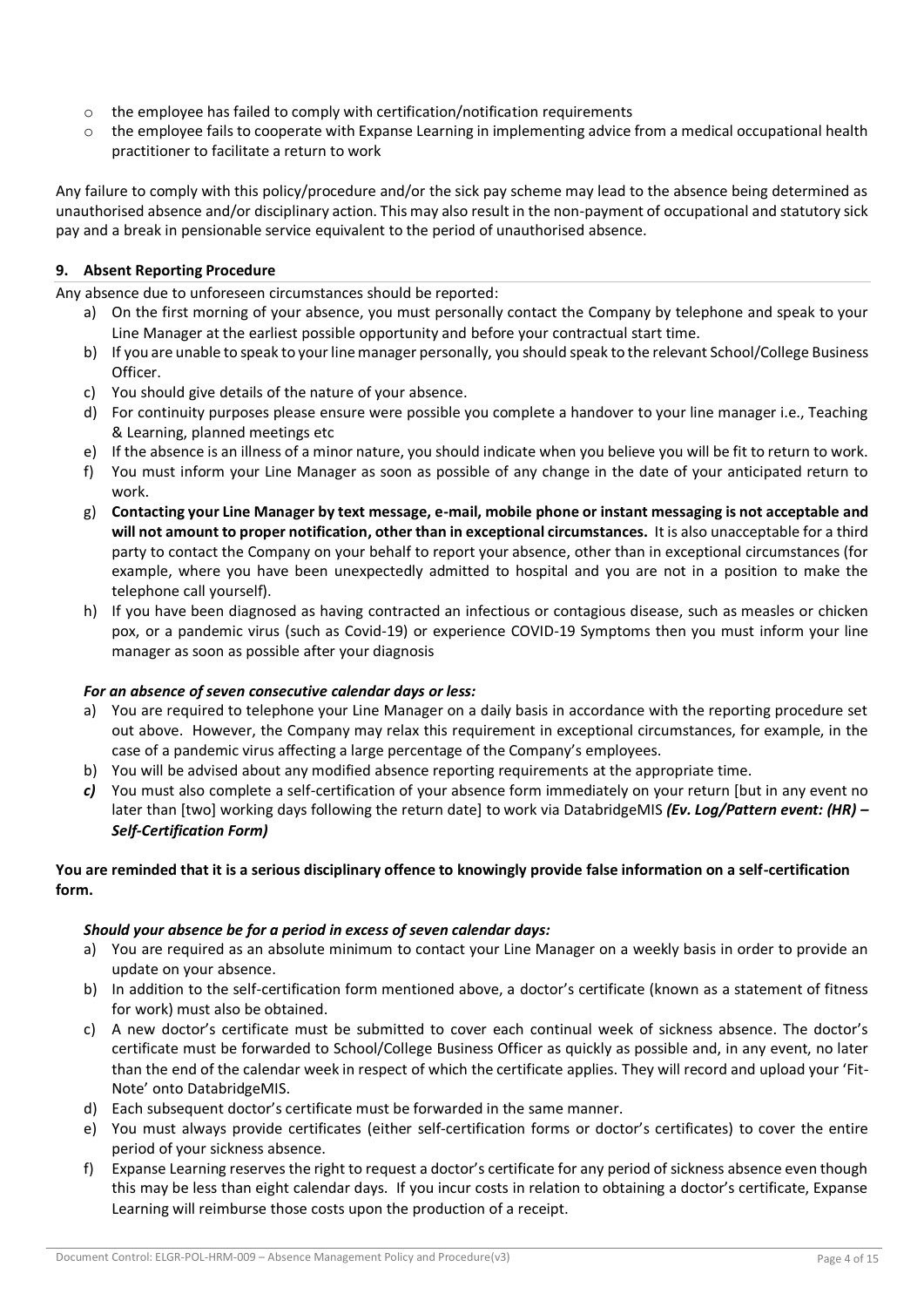# **10. Return to Work**

If the Line Manager has any concerns about the employee's fitness to return to work, they will contact the Head of Shared Services, for advice. Following each period of absence, the line manager should meet with the employee within 3 working days and undertake a return-to-work meeting. This helps to identify short-term absence problems at an early stage and provides the opportunity to discuss any underlying issues that may be causing the absence so they can be addressed before they escalate. The meeting with the line manager should be held at a mutually convenient date and time and a brief summary of the discussion should be recorded on DatabridgeMIS.

## **11. Attendance Review Meetings – Short Term Absences**

Attendance Review meetings are intended to be supportive in that they allow Expanse Learning and the employee to discuss the absence and to see if there is any help or support that can be given to the employee. Although it is important to allow flexibility according to the circumstances of each case, Expanse Learning must ensure that they have a formal Attendance Review meeting with the employee once the absence reaches specific 'trigger points'.

#### *The management of short-term absence has three distinct reviews:*

| Stage        | Review                 | "Trigger" for formal action                                                                                                                                                        | Outcome                                                                 | Completed by                                            |
|--------------|------------------------|------------------------------------------------------------------------------------------------------------------------------------------------------------------------------------|-------------------------------------------------------------------------|---------------------------------------------------------|
| <b>One</b>   | Attendance<br>Review 1 | Three or more separate occasions or has a total of 10 <sup>*</sup> or more<br>days in a six-month period (calculated on a rolling basis)                                           | <b>First Absence Notification</b>                                       | Line Manager &/or<br>School/College Business<br>Officer |
| Two          | Attendance<br>Review 2 | If after a Stage One meeting subsequent absences occur for a<br>further two or more separate occasions or 6* or more days in a<br>six-month period (calculated on a rolling basis) | <b>Final Absence Notification</b>                                       | Line Manager &<br>School/College Business<br>Officer    |
| <b>Three</b> | Attendance<br>Review 3 | If after a Stage Two meeting subsequent absences occur for a<br>further two or more separate occasions or 4* or more days in a<br>six-month period (calculated on a rolling basis) | Potential termination of<br>employment on medical<br>capability grounds | Director/SLT Manager                                    |

*\* For part-time staff the number of days' absence will be calculated on a pro-rata basis for the purposes of monitoring against the above trigger points. For the purposes of this policy an employee will only be classed as part-time if they normally work less than full-time during term time.* 

Once an employee has hit a trigger under Review One or Review Two of the policy, they will receive a warning called an Absence Notification. Termination of employment due to short- term absence will usually only be considered when an employee has received a Stage One and Stage Two Absence Notification and the trigger within Stage Three is hit.

Expanse Learning provides a guide of the "triggers" relating to absences. However, where there are concerns regarding an on-going pattern of absence Expanse Learning reserves the right to amend the "triggers" in such cases. Employees will be notified of these concerns and the adjustment to the triggers for sickness in such cases.

Additionally, Expanse Learning reserves the right to enter this procedure at any stage with due consideration of the employment history and absence record of the employee and any previous actions taken under this procedure. Hence, where an individual has previously been subject to a Stage One meeting and following cessation of the formal process their absence deteriorates again, Expanse Learning reserves the right to re-instigate this procedure at Stage Two. Where Expanse Learning remains concerned about an individual's absence record, it may extend Stage One or Two for a period of three months.

All staff have the right to be accompanied by a Trade Union representative or workplace colleague to any formal meeting or review detailed in this policy.

If applicable, prior to any Stage Three meeting Expanse Learning may make a referral to an external Occupational Health provider to establish if there are any underlying medical issues and to provide support to the employee.

Expanse Learning recognises that there may be occasions where an underlying condition, which is considered a disability, is the cause of cases of short-term absences. In such cases, Expanse Learning may adjust the trigger points appropriately following a Stage One meeting. However, it is important to reiterate that this process is a supportive measure and as such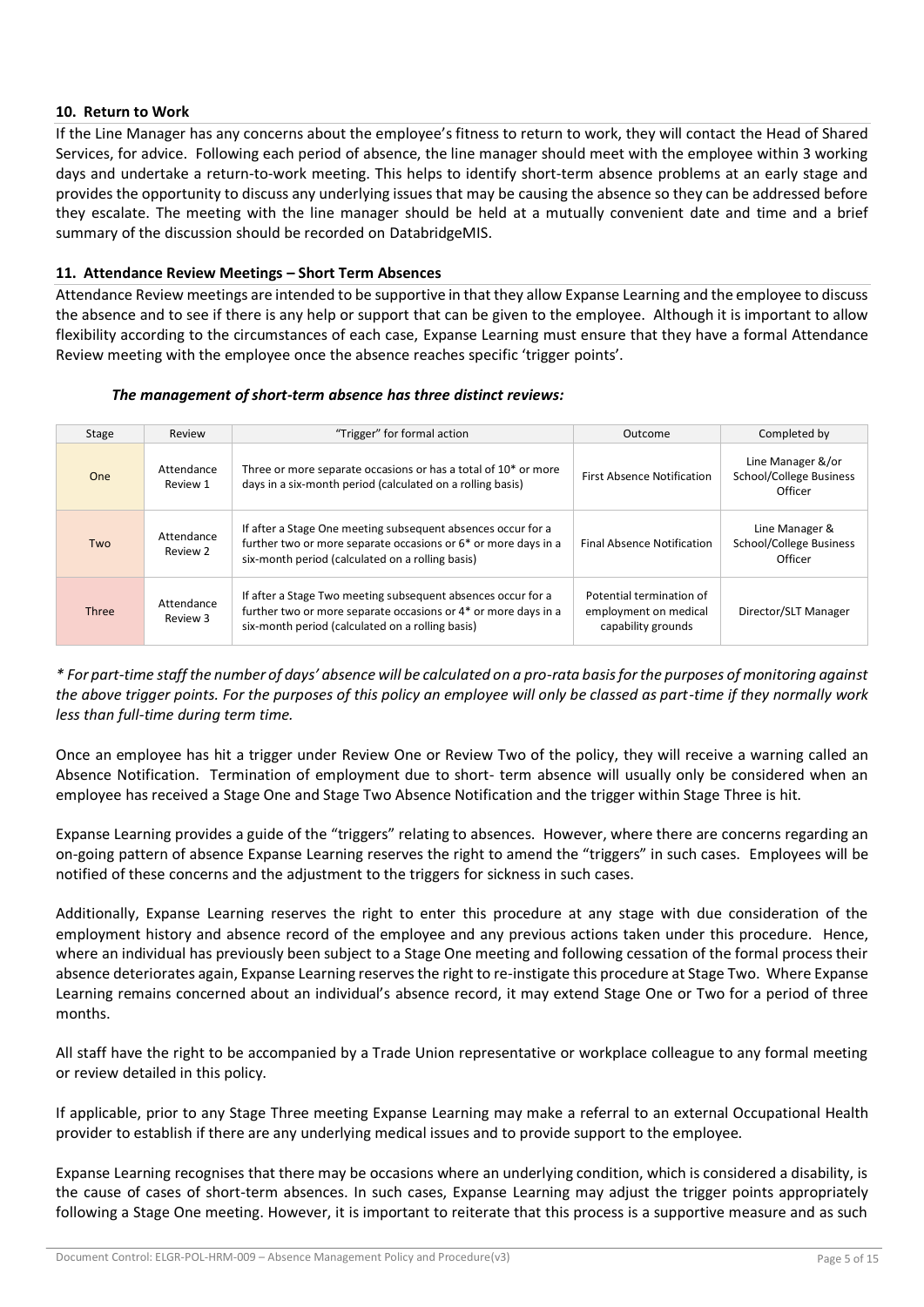the meetings held in accordance with this policy allow discussions surrounding reasonable adjustments and support to take place.

## *Review One and Review Two Meetings*

Once a trigger has been hit the employee will be invited to the formal Attendance Review meeting under this policy. Notification of the meeting will be sent with reasonable notice prior to the meeting and will confirm/detail:

- o The nature of the concern(s)
- o The fact that the meeting is being held under Expanse Learnings Absence Management Policy and that a copy of this is available on DatabridgeMIS
- o The employee's right to be accompanied by a Trade Union representative or workplace colleague
- o That the Line Manager may be accompanied by the School/College Business Officer
- $\circ$  The absence pattern which has led to a formal instigation of the relevant Stage of the policy
- $\circ$  Copies of any medical information or reports received from the Occupational Health provider
- $\circ$  The absence record of the employee for their entire employment or last five years (whichever is the shorter)
- o That the employee has hit a trigger and could be issued with a warning called an Absence notification.

# *The purpose of the meeting will be to:*

- $\circ$  Establish any common theme to the absence and seek to address this with the employee
- $\circ$  Confirm that there is a need to achieve a significant and sustained reduction in absences and this will be the principal consideration for both the manager and the employee
- $\circ$  Allow an opportunity to review the employee's absence record over their entire employment with Expanse Learning or the last five years (whichever is the shorter) and to highlight any emerging patterns, e.g. falling just before or after weekends or closure periods. Expanse Learning may also review discretionary leave of absence if this is felt to be impacting on the employee's attendance
- $\circ$  Provide an opportunity to outline/review the support available to the employee and discuss the support detailed in this document
- o Identify any adjustments which could be made to the working environment to achieve a sustained improvement in attendance
- o Seek the employee's views on any actions Expanse Learning could take to support a significant and sustained reduction in absence levels
- $\circ$  Confirm that the employee is under formal review for absences, that a significant and sustained reduction in absence is required and detail the review period for such a reduction
- o Outline the improvement required and the timescales for this.

Authority to take action under each stage of the procedure is detailed in the table below. This shows the lowest level of manager who can take action under the policy, but this does not preclude a more senior manager taking these actions if appropriate.

Where an employee wishes to appeal against an absence notification then they should do so in writing to the next most senior manager within 7 calendar days of the absence notification being issued. Please refer to the section on appeals (Section 15) for further information.

| Stage       | Action<br><b>Authorised Manager</b> |                                                      |
|-------------|-------------------------------------|------------------------------------------------------|
| Stage One   | <b>First Absence Notification</b>   | Line Manager &/or School/College Business<br>Officer |
| Stage Two   | <b>Final Absence Notification</b>   | Line Manager & School/College Business Officer       |
| Stage Three | <b>Termination of Employment</b>    | Director/Head of Department                          |

#### *Review Meeting*

The formal review meeting will be held with the employee at the conclusion of the review period which will identify whether the employee is meeting the requirement for a significant and sustained reduction in their absence.

Expanse Learning reserves the right to bring forward such a review if the employee's absence record is demonstrating that there is no significant and sustained reduction in the employee's absence levels.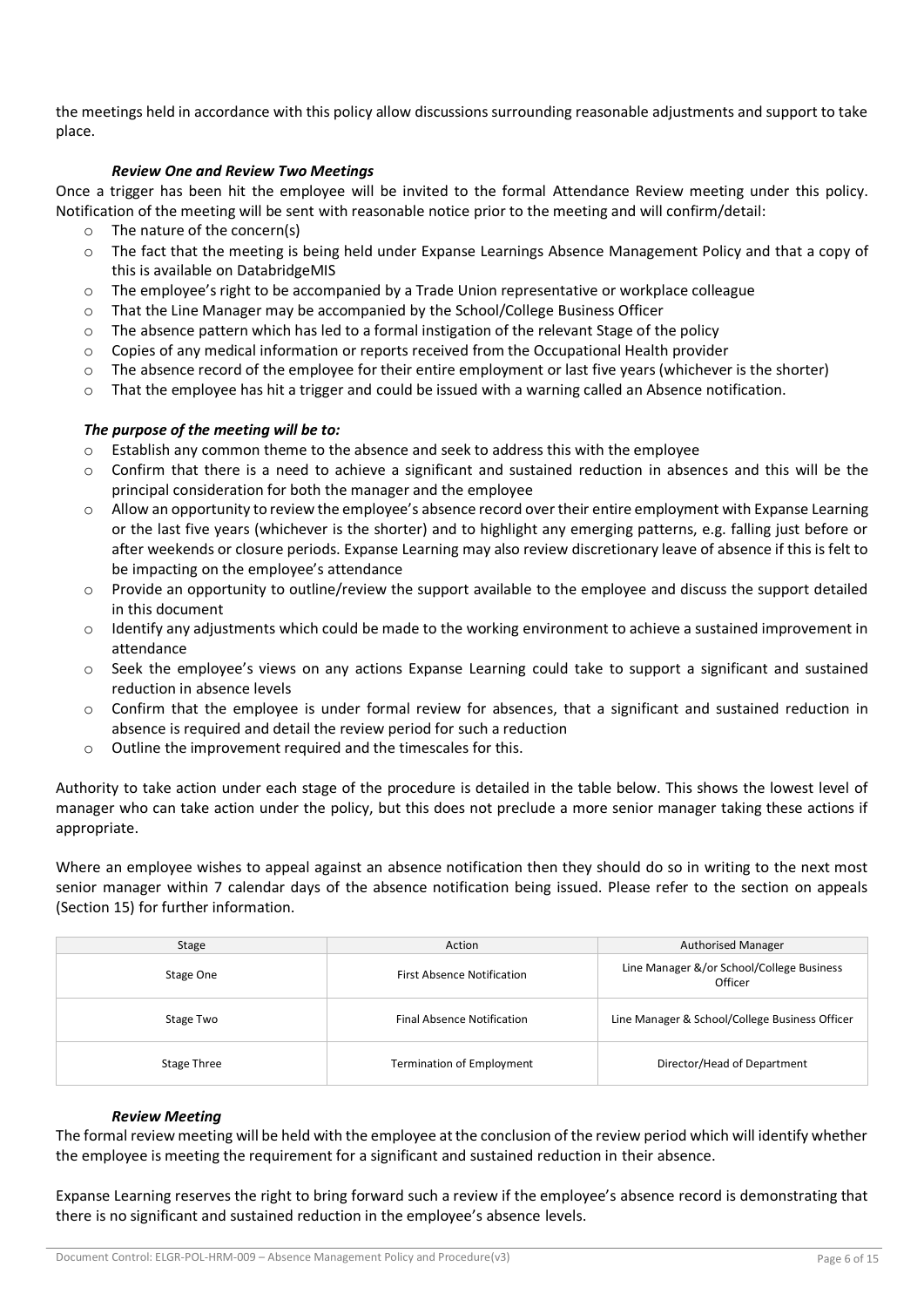# The review meeting will ascertain whether the employee has:

# *a) A Sustained and Significant improvement in Attendance*

Where an employee shows sustained and significant improvements they will be informed:

- **Stage One** that the formal procedure is concluded, and the employee will be removed from the process.
- o *Stage Two* that they are meeting the requirements for a significant and sustained reduction in absence and that the formal process will revert to Stage One and, subject to a sustained improvement at the end of the Stage One process the employee will be removed from the Absence process.

## *b) Failed to demonstrate a Sustained and Significant Improvement*

Where the employee does not meet the required standard and there is no significant and sustained improvement, the employee will be notified that the matter will be escalated:

- o *Stage One* escalated to a Stage Two meeting, however, in exceptional circumstances Expanse Learning reserves the right to take the matter to a Stage Three meeting. This will usually be where an employee has had a poor attendance period over an extended period or short service.
- o *Stage Two* escalated to a Stage Three meeting.

Where there are mitigating circumstances to the employee's absences then a stage can be extended.

## *Stage Three Meeting*

Should the employee show no or insufficient improvement during a review period, a Stage Three meeting will be arranged within 14 calendar days of the written notification to the employee of the outcome of the Stage Two review (in exceptional cases Stage One).

Expanse Learning reserves the right to bring forward any such review if the absence record is demonstrating that there is no significant and sustained reduction.

The Stage Three meeting will be convened to consider whether there is any additional support or adjustments which could be considered to assist the employee to be able to return to work and/or maintain a satisfactory attendance or if their employment should be terminated on Medical Capability grounds. The meeting will be chaired by a SLT Manager/Director. The Head of Shared Services should be consulted where necessary to provide specialist support or to liaise with Expanse Learning Legal Support. The School/College Business Officer will be present to take notes.

Expanse Learning will to invite them to the Stage Three meeting. If the individual would prefer another method of communication (i.e. work or home e-mail) they must notify the School/College Business Officer of their preference. In addition to informing the employee of the purpose and arrangement for the meeting the communication will confirm that Expanse Learning is considering termination of employment.

If the employee fails to attend the Stage Three meeting, Expanse Learning will decide whether to proceed in the employee's absence or to reconvene the meeting at another time. Before such a decision is taken, attempts should be made to contact the employee to ascertain the reason for their absence.

The postponement of the meeting will be allowed on one occasion. If the employee is still unable to attend the meeting, they should be provided with the option of making a written submission to adequately represent their wishes and views in the meeting.

At this meeting the Director/Head of Department will consider all the evidence relating to the case, reviewing the actions and support taken at previous stages. Managers involved in earlier Stages of the procedure may be asked to attend the meeting if required to answer questions or present information. The Director/Head of Department will seek the views of the employee and what improvement is demonstrable:

# *a) Some notable improvement has been made but the significant and sustained reduction in absences has not yet been met.*

In such cases, serious consideration will be given to extending the review period once, for three months and deferring the meeting. Following the extension of the review period, and where the employee is meeting the requirement for a sustained and significant reduction in their absences, the formal process will revert to Stage Two.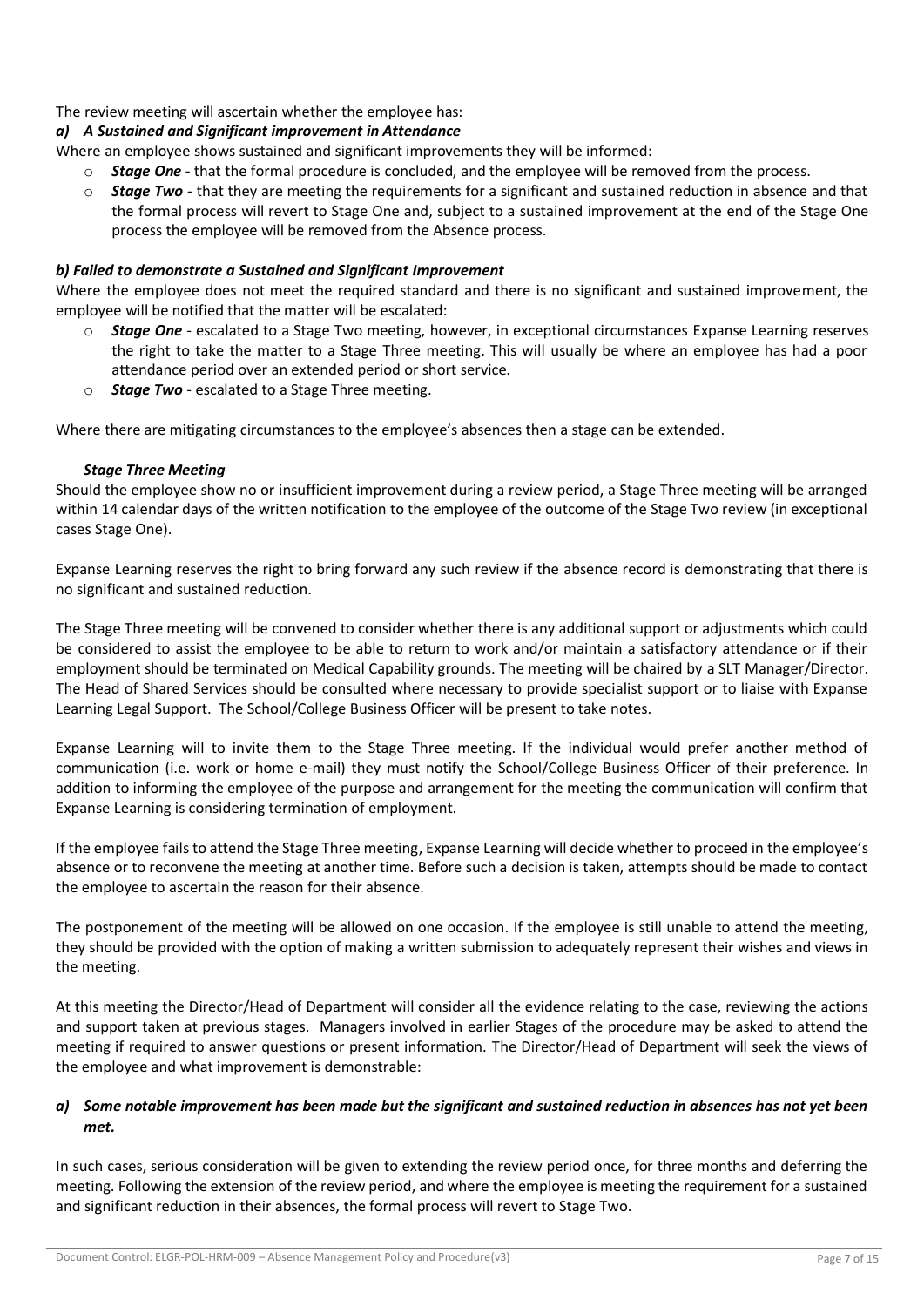## b) *Significant and sustained reduction in absences as required by Expanse Learning has not been made*

Where the Director/Head of Department has considered the evidence and determines that there has not been a significant and sustained reduction in absence levels and that the employee's absences fall below that which can be reasonably expected of staff, then they may give notice of dismissal to the employee and provide details on the individual's right of appeal.

The employee will be notified of the decision at the Stage Three Meeting in writing within seven calendar days of the meeting. If applicable the letter will specify the reasons for dismissal, the date on which the employment will end and the right of appeal against the dismissal or the notice of dismissal in accordance with Section 15 of this policy.

A flow chart summarising the Sickness Absence Procedure is attached at Appendix 1.

## *Frequent Periods of Absences*

If the employee has returned to work but continues to hit the absence triggers of subsequent stages, the Line Manager should arrange a formal review meeting to investigate supportive measures.

At these meetings, the Line Manager must continue to check progress in terms of the employee's health, discuss the pattern and extent of their absences; previous absence record/medical history, the effect of the absences on Expanse Learning and any appropriate management interventions. Clear objectives/targets for action prior to the next review meeting should be set, recorded and issued to the employee.

Where Occupational Health advises that there is an underlying medical condition that justifies absence from work, or indeed where Occupational Health advises that there is no underlying medical condition but there is equally no doubt that the absences have been for genuine reasons, the Line Manager must advise the employee that Expanse Learning will do everything reasonable to help them to improve their absence levels. However, they must also advise the employee sensitively that if there is not a substantial and sustained improvement in attendance, their employment may be at risk.

When Expanse Learning cannot reasonably continue to tolerate high levels of absences and all reasonable options have been exhausted, the Line Manager must contact the Head of Shared Services to discuss future employment implications and appropriate case management (although it is again important to consider on a case-by-case basis whether there is a need for flexibility and any implications under the Equality Act).

#### *Concerns about Genuine Nature of Absences*

If the Line Manager has concerns relating to the authenticity or circumstances of any absence, the case may become a conduct issue to be addressed under the Disciplinary Procedure. The Line Manager must contact the Head of Shared Services to discuss prior to taking any action.

#### **12. Long Term Absences**

Long-term absences are generally defined as being 20 working days or longer or where the date of the person returning to work is unclear. In exceptional cases, where the employee has a chronic underlying medical condition which results in a number of short-term absences in quick succession Expanse Learning may decide to follow the Long-term Procedure rather than the Short-term one

If the employee's absence continues, the Line Manager should arrange a review meeting with the employee every four weeks (from the date of the last meeting), unless agreed otherwise with the Human Resource Department.

At these meetings, the Line Manager:

- o must continue to check progress in terms of the employee's health and likely return to work date, discuss feedback on any management interventions and agree further interventions where appropriate.
- o should set clear objectives/targets with the employee in terms of the action required prior to the next review meeting. These must be recorded and issued to the employee.
- o must also advise the employee that Expanse Learning will do everything reasonable to facilitate a return to work. However, they must also advise the employee sensitively that if the absence continues, their employment may be at risk. Section 15 provides further information on the termination of employment on Medical Capability grounds.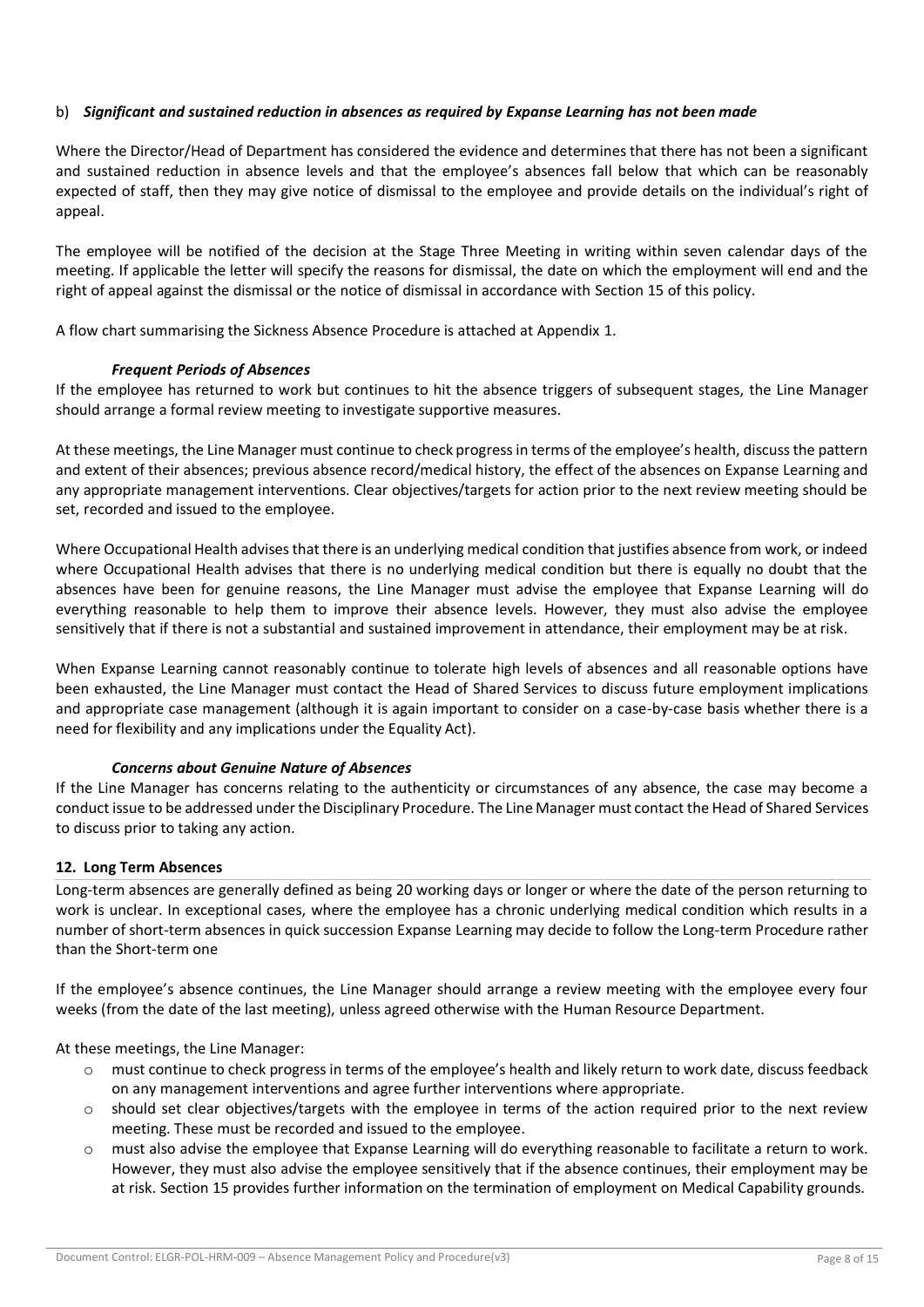At various stages throughout an employee's long-term sickness leave, Expanse Learning may want to obtain advice (or a medical report) on the employees fitness for work from their medical practitioner/a practitioner nominated by the company.

## **13. Management Interventions**

It is essential that Line Manager's manage any absence appropriately, consistently and effectively. An Attendance Review meeting to discuss appropriate management intervention must generally be convened once an employee has met an absence trigger point. However, this does not stop Line Manager's from completing regular 'welfare' and 'Keep in touch' meetings to recommend appropriate interventions before the employee reaches the trigger points if this would be helpful.

One, or a combination of interventions, may be appropriate depending on each case and may be repeated during the course of the absence (or on the employee's return to work where appropriate). Line Manager's should discuss relevant interventions with the Human Resources Department.

## *Counselling Services*

Employees may find it helpful to access counselling services to discuss any work related or personal difficulties that may be contributing to the absence and Expanse Learning will support any employee with a GP referral. Further details are available from the School/College Business Officers.

## *Occupational Health*

Expanse Learnings utilises an external Occupational Health Service that provides up-to-date, professional medical advice to help them make informed decisions about an employee's health in relation to their work. Occupational Health can: -

- o advise on how best to manage the case from a medical perspective
- advise whether, in their opinion, the employee has a disability under the Equality Act definition and recommend reasonable adjustments as appropriate
- $\circ$  advise whether the employee would benefit from a referral to physiotherapy services
- o advise whether a phased return to work, temporary alternative work, reduced duties or adjustments would be appropriate
- o ask the employee for permission to access information from their doctor or specialist and for permission to disclose relevant information to appropriate management

It is important to emphasise again that Expanse Learning does not need to wait until the employee has reached a trigger point before making a referral to Occupational Health. Indeed, an early referral is invariably helpful for all concerned. Failure to attend an Occupational Health appointment without a valid reason may result in loss of pay and decisions about continued employment being based on information available at that time.

#### *Phased Returns*

In appropriate cases where an employee has had long-term absences, Expanse Learning may suggest a 'phased return' to work. This enables employees to return to work initially on reduced hours to ease the transition and can facilitate an early return.

This needs to be agreed by the Line Manager, Director and Head of Shared Services and will be subject to time limits and a work pattern agreed with the employee, according to individual circumstances. Employees will not receive less pay than they would have if they had remained absent from work due to sickness.

In some cases, the employee and Line Manager may agree that the employee will use other relevant leave available to reduce the amount of time at work for the first few weeks following the return to work. Alternatively, they may agree that the employee will have a temporary reduction in hours, with the employee just being paid for the time worked.

#### *Temporary Alternative Work / Reduced Duties / Adjustments*

An employee may be unable to return to their contracted job due to illness or injury but their doctor or Occupational Health may feel that they are able to return to work to a different job in Expanse Learning on a temporary basis. Alternatively, an employee may be able to return to reduced duties or following other reasonable adjustments to their contracted job on a temporary basis.

In such cases, Expanse Learning will make the necessary arrangements so that the employee can return to work as soon as possible. Any such arrangements will generally remain in place until the employee is able to resume the full duties of their substantive post.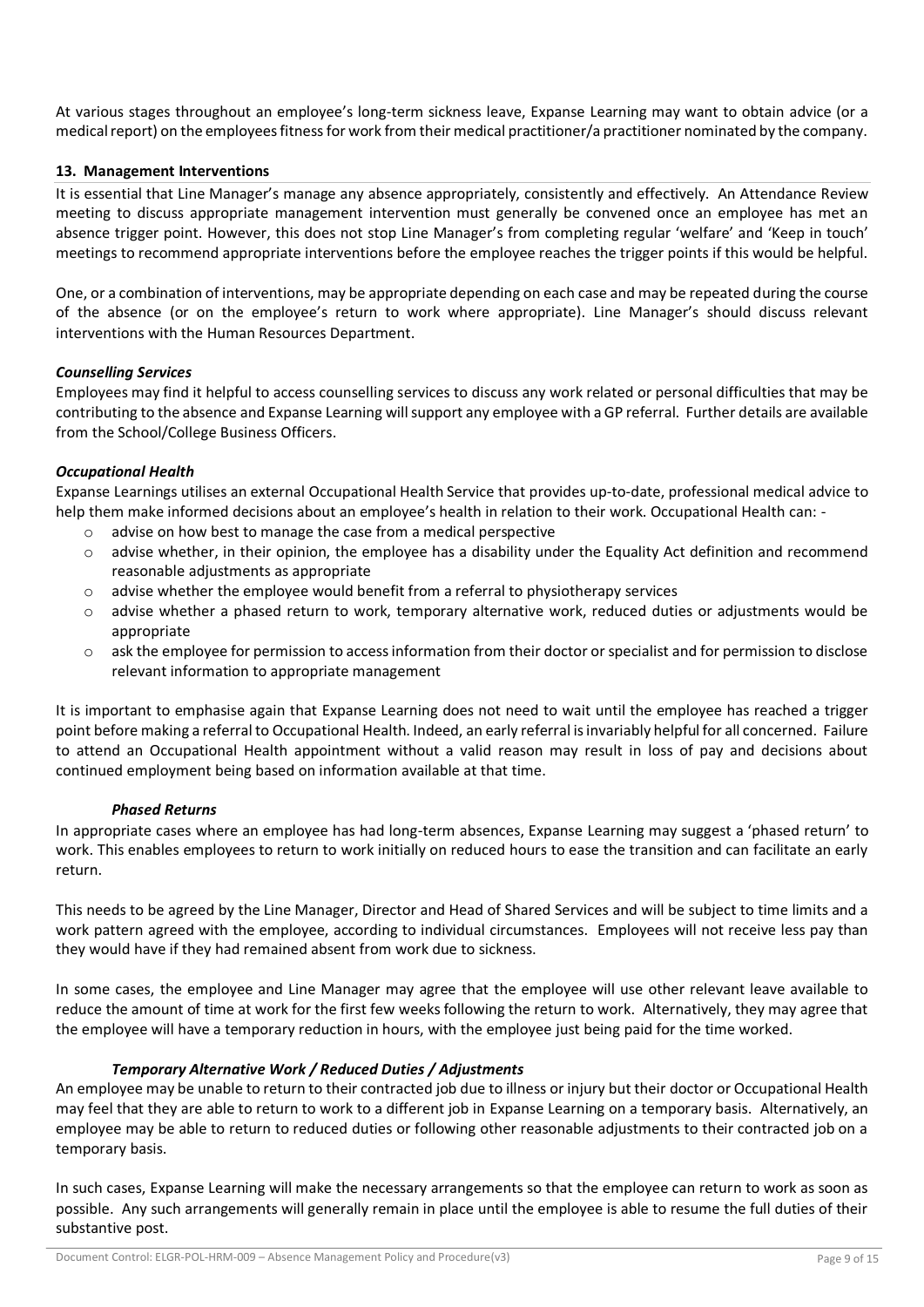# **14. Informal "Keep in Touch" / Welfare Meetings**

If an employee is demonstrating unreasonably high levels of absences that do not directly contribute to the trigger levels, then the Line Manager will conduct a Keep in touch/welfare meeting with the employee and raise a concern.

## **15. Conduct Cases**

Absences may become a conduct issue to be addressed under the Disciplinary Procedure if the employee has an absence or patterns of self-certificated sickness absence (or indeed absence certified by a sick note) that cause management concern in terms of the authenticity or circumstances of the absence. However, Line Managers must seek advice from Human Resources before taking any action in this respect.

A potential conduct case involves an investigation into the absence(s) and may result in sanctions up to and including dismissal, the non-payment of occupational and statutory sick pay and a break in pensionable service equivalent to the period of unauthorised absence. Employees have a right of appeal against any disciplinary sanction issued.

Other issues that could lead to action under the Disciplinary Procedure are:

- o failure to comply with this policy/procedure
- $\circ$  engaging in activities that might delay recovery or exacerbate the illness or injury
- $\circ$  engaging in other employment whilst absent due to sickness (unless the nature of the illness prevents them from working in one employment contract but not in others)

Further information is available from the Shared Services Department and the Disciplinary Procedure.

# **16. Medical Capability Cases**

All periods of long term sickness absences will be reviewed on an individual basis and if the Occupational Health Doctor/Adviser advises that there is no possibility of a return to work and the employee's job can no longer be kept open and no suitable alternative employment can be found, the Line Manager must contact the Head of Shared Services to discuss possible dismissal on capability grounds, given that the employee is unable to do their job because of their illness.

Subject to advice from the Head of Shared Services, it may also be appropriate to consider possible dismissal on these grounds where an employee has frequent periods of absence and the Occupational Health Doctor/Adviser advises that there is an underlying medical condition that justifies absence from work (or indeed where the Occupational Health Doctor/Adviser has advised that there is no underlying medical condition but there is equally no doubt that the absences have been for genuine reasons) but all reasonable options have been exhausted and Expanse Learning cannot reasonably continue to tolerate such high levels of absences.

However, it is important to consider the full circumstances on a case-by-case basis to assess whether there is a need for flexibility and to ensure that all reasonable action has been taken (i.e. all relevant avenues have been explored, including any implications under the Equality Act).

A Medical Capability hearing will be convened to consider the continued employment of the member of staff will be held with the Line Manager. Another senior manager within Expanse Learning may conduct the hearing in the absence of the Line Manager. The Head of Shared Services will support the Line Manager at the hearing.

Expanse Learning will invite them to the hearing giving reasonable notice. The employee will also be advised on their right to be accompanied. If the individual would prefer another method of communication (i.e. work or home e-mail) they must notify Human Resources of their preference. In addition to informing the employee of the purpose and arrangement for the hearing the communication will confirm that Expanse Learning is considering termination of employment.

If the employee fails to attend the Medical Capability hearing the Line Manager will decide whether to proceed in the employee's absence or to reconvene the meeting at another time. Before such a decision is taken, attempts should be made to contact the employee to ascertain the reason for his/her absence.

The postponement of the meeting will be allowed on one occasion. If the employee is still unable to attend the meeting, they should be provided with the option of making written submission to the Line Manager to allow them to adequately represent their wishes and views in the meeting.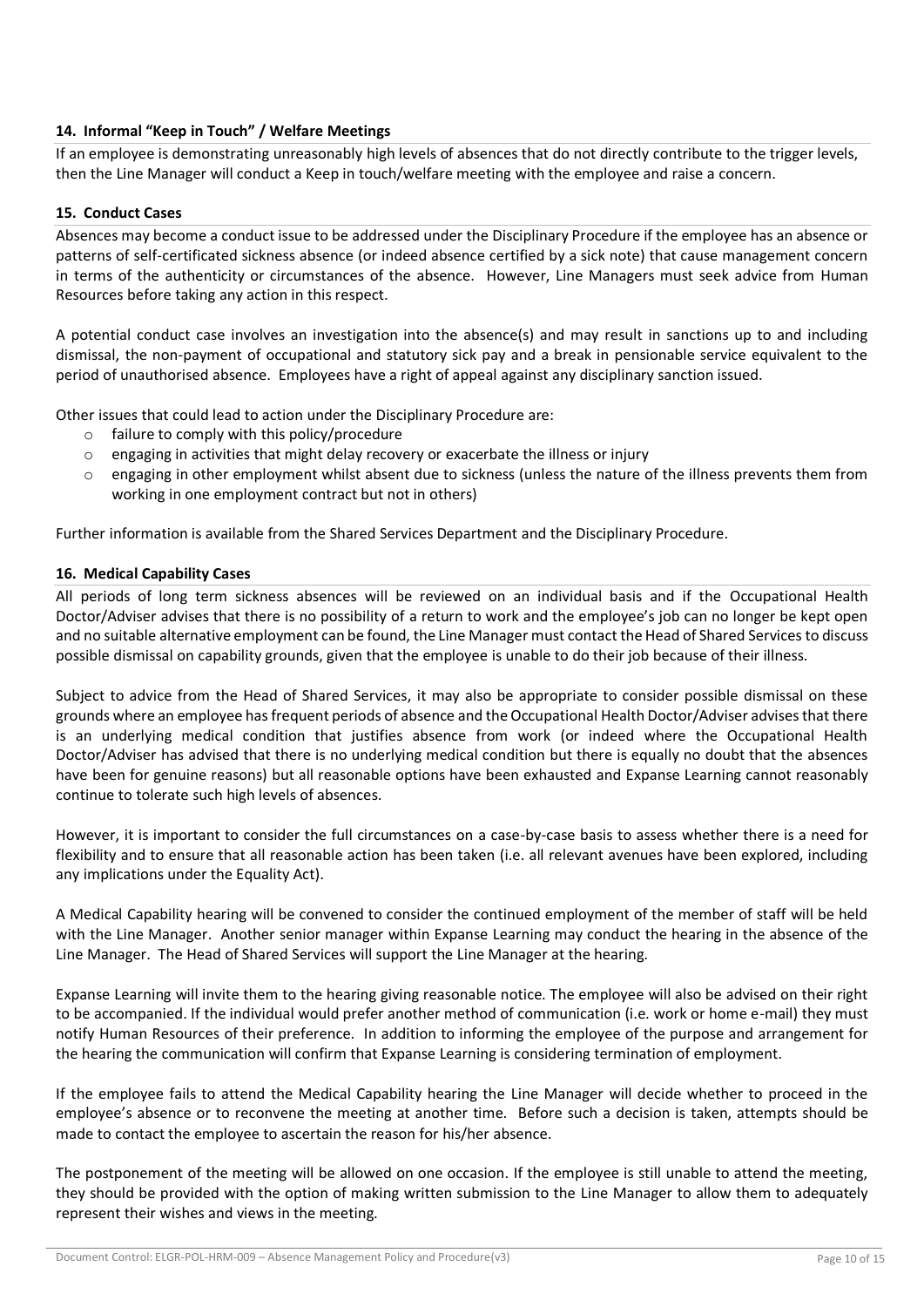At this meeting the Line Manager will consider all the evidence relating to the case, reviewing the actions and support taken at previous stages. Managers involved in earlier Stages of the procedure may be asked to attend the meeting if required to answer questions or present information. The Line Manager will seek the views of the employee and consider:

- o The medical evidence available to Expanse Learning at the time of the hearing
- $\circ$  Any reasonable adjustments that can be made to facilitate a return including the possible availability of alternative work
- o Evidence from the Attendance Review meetings
- $\circ$  Whether a date for return to work can be established within a reasonable timescale

Where the Manager has considered the evidence and determines a return to work within a reasonable timescale cannot be established then they may give notice of dismissal to the employee and provide details on the individual's right of appeal.

The employee will be notified in writing of the decision to terminate their employment on the grounds of medical capability within seven calendar days of the hearing and will specify the reasons for dismissal, the date on which the employment will end and the right of appeal against the dismissal or the notice of dismissal in accordance with the information below.

Alternatively, if the Manager considers that the employee will be able to make a successful return to work within a reasonable timescale then they may decide to postpone a final decision for a period of up to three months at which point a further capability hearing will be held.

## *Right to Appeal against an absence notification, dismissal or notice of dismissal*

Where the employee wishes to appeal against an absence notification, dismissal or notice of dismissal they should write within 7 calendar days to Human Resources. The employee should state, in their written communication:

- $\circ$  The grounds for the appeal, (these grounds will normally be an error in procedure or error in fact or error in law)
	- o Supply sufficient details to support the grounds of appeal

Where an employee confirms they do not wish to attend the hearing it should go ahead in their absence and a decision be based on the evidence available. On the conclusion of the Appeal process, the employee's rights of appeal within Expanse Learning are concluded. The decision of the hearing will be confirmed to the employee in writing within 10 working days.

# *NEST (National Employment Savings Trust)*

If you're suffering from serious ill health, you might be able to take your whole retirement pot as tax-free cash. You may also be able to take your money out early if you're incapable of work due to illness.

If you have a medical condition that means you've been given a life expectancy of less than a year, you can take all of your retirement pot as tax-free cash. You'll need to download the form Taking money out due to [serious](https://www.nestpensions.org.uk/schemeweb/dam/nestlibrary/NEST_Claim_Form_Seriously_Ill_Health.pdf) ill health (PDF).

Part one needs to be completed by you and part two will need to be completed by your doctor. Once NEST have received your completed form, they will contact you to let you know the next steps.

If you have a physical or mental impairment which means you're unable to continue to work in any job now or in the future, you might be able to take your money out of NEST before age 55 . It's possible you won't be able to take your whole pot as cash as you may have to use some of it to get a retirement income.

Your inability to work will need to be confirmed by your doctor. You'll need to complete the form Taking [money](https://www.nestpensions.org.uk/schemeweb/dam/nestlibrary/downloadforms/pdf/NEST_Claim_Form_Incapacity_Retirement.pdf) out early because you're [incapable](https://www.nestpensions.org.uk/schemeweb/dam/nestlibrary/downloadforms/pdf/NEST_Claim_Form_Incapacity_Retirement.pdf) of work (PDF). Part one needs to be completed by you and part two will need to be completed by your doctor. Once NEST have received your completed form, they will contact you to let you know about the next steps including retirement options available to you.

If you're aged over 55, you'll be able to take your money out of NEST in the usual way and the option to take your money out early due to incapacity won't apply.

#### **17. Grievance Cases**

If an employee raises a grievance about the application of this policy in relation to their case, or due to perceived inaccuracies in absence reporting, or against the Manager for actions that the employee feels has caused the absence, the Manager must contact the Head of Shared Services for advice on how to progress this in relation to each specific case.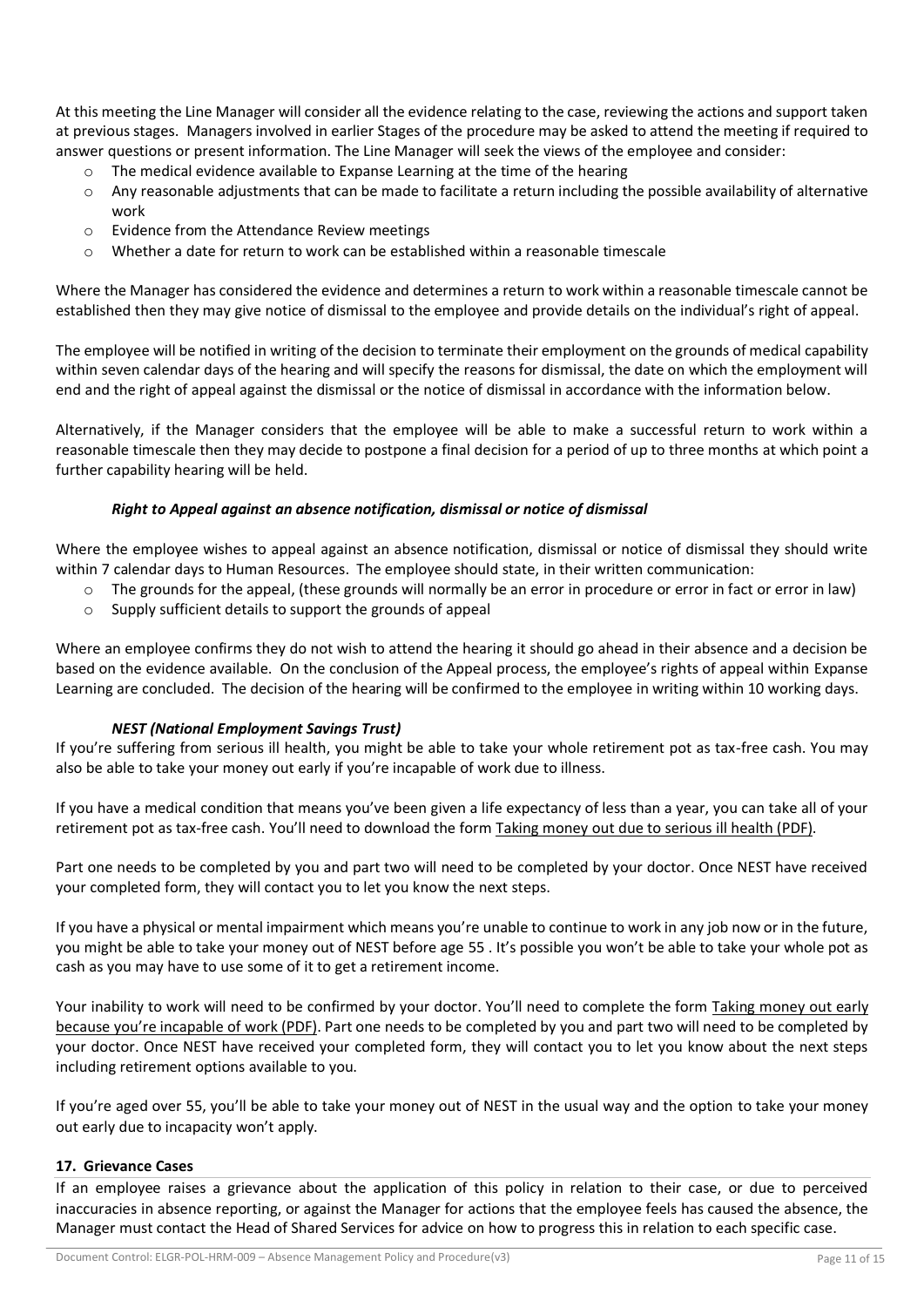Any grievances must be investigated and heard swiftly so as not to prolong the absence. Employees have a right of appeal under the Grievance Procedure.

The requirement to attend an appointment with Occupational Health or an absence review meeting does not constitute a grievance.

## **18. Suspension on Medical Grounds**

If the Occupational Health Doctor advises that an employee is unfit to carry out their normal contracted duties, but the employee disagrees with this, Expanse Learning may suspend the employee on health grounds. This allows Expanse Learning to remove the employee from any health and safety risk until the matter can be investigated and resolved.

The Manager is responsible for taking any such decision and must confirm this to the employee in writing. Suspensions will be on full pay and will not normally last more than 28 calendar days and will remain under constant review.

#### **19. Health and Wellbeing**

Expanse Learning may provide a range of health and well-being services (some of which are referred to earlier in this policy), which may include: -

- o Health and Safety services
- o Occupational Health Services (also available for preventative health care for employees and provides health promotion programmes)
- o a number of policies that may help to address certain underlying causes of absence i.e., Anti-Harassment and Bullying Policies etc
- o arrangements for covering absence from work unrelated to sickness
- o procedures for requesting changes to work patterns, locations or days of work if the employee has caring responsibilities for children or adults, or wishes to ease into retirement

Further information is available from your Line Manager.

#### **20. Holiday Entitlement Does this apply with fixed holidays?**

#### **Taking holiday while off sick**

Employees cannot get sick pay and holiday pay at the same time. An employee can take holiday (annual leave) while off sick. For example, if they:

- are not physically able to work, but physically able to take a holiday
- have a mental health condition that might be helped by a holiday
- are off sick long term and a holiday might help with their recovery

It's up to an employee to request holiday while off sick. Expanse Learning cannot force an employee to take holiday while off sick.

If Expanse Learning approves the employee's holiday request:

- sick leave can be paused while the employee takes holiday
- the employee should get holiday pay while they are on holiday

After the employee has taken the holiday, sick leave can continue if they're still not well enough to return to work.

#### **Holiday entitlement will continue to accrue while an employee is absent due to illness.**

As stated in Expanse Learning Employment Agreement Section 16.5; If the Employee has not taken all their holiday entitlement, then he shall not be entitled to carry forward holiday to the next holiday year. The Employee shall not otherwise, except as required by law, be entitled to carry forward any other holiday entitlement to the next holiday year. In accordance with the Working Time Regulations, the Employee's holiday entitlement includes the statutory basic, which is four weeks of the Employee's working week and statutory additional which is 1.6 weeks of the Employee's working week. It also includes contractual holidays of 3.8 weeks.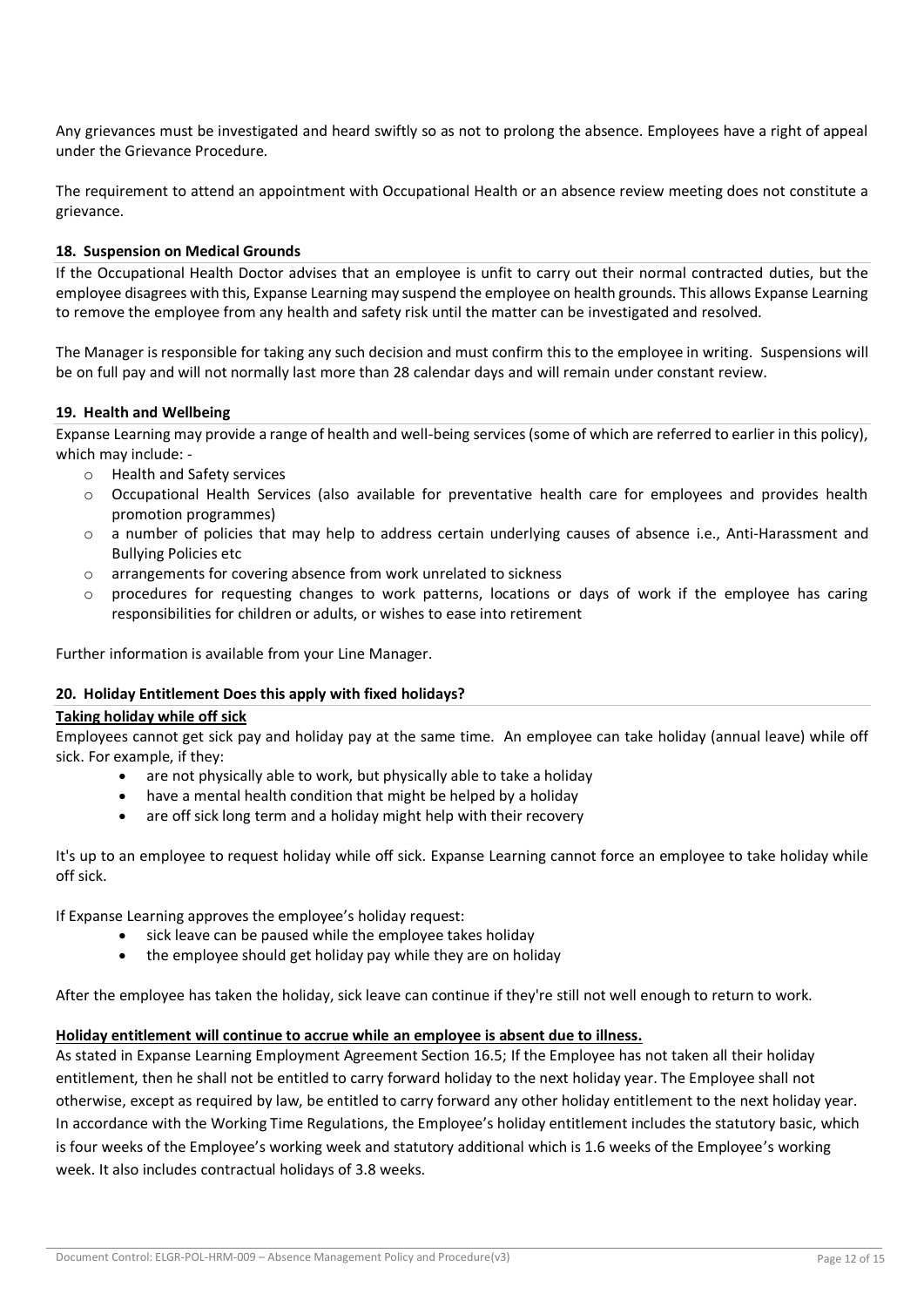## **21. Medical Examinations**

Expanse Learning may at any time during the employee's employment, require the employee to undergo a medical examination and/or obtain a medical report on the employee – to effectively manage capability issues, determine entitlement to sick pay and to assess whether the employee is disabled (Access to Medical Reports Act 1998).

#### **22. Monitoring and Review**

Measuring and monitoring sickness absence accurately are key elements of successful sickness absence management. All sickness absence will be monitored, including the reasons and duration. Data will be collected and analysed to identify particular patterns of absence, use of management interventions and the overall cost of sickness absence. Annual targets will be set for reducing absence and performance will be benchmarked against other employers. Human Resources will report on all areas of sickness absence on a termly basis.

#### **23. Advice**

For further advice on this policy, or if Managers have any concerns about practical application, please contact the Head of Shared Services

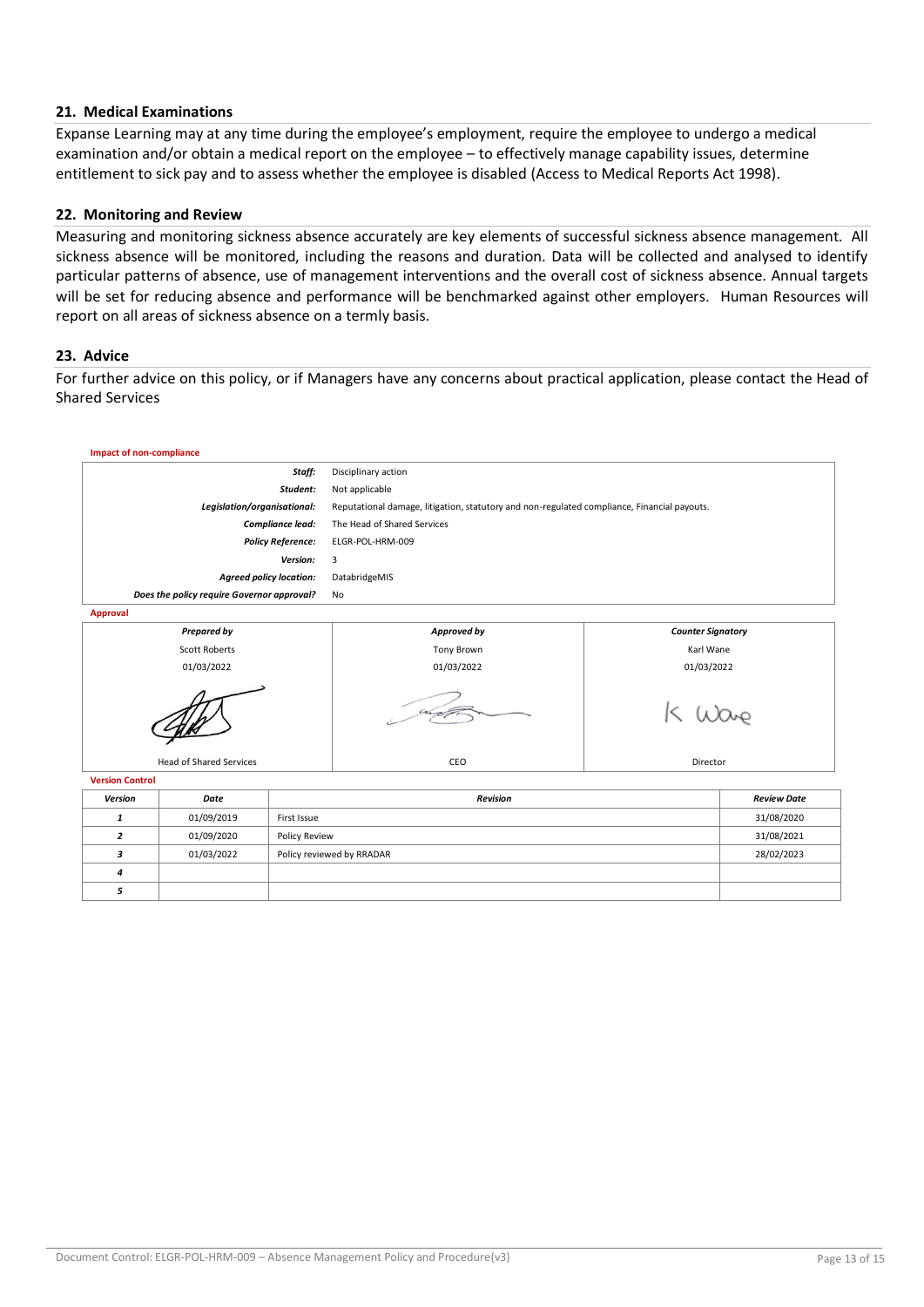| <b>Authorised Absences</b>             | <b>Monitored Absences</b>                       | <b>Monitored Absences that will be counted</b><br>towards Attendance Triggers |  |
|----------------------------------------|-------------------------------------------------|-------------------------------------------------------------------------------|--|
| <b>Business Trip</b>                   | Appointment – Child $1$                         | COVID-19 (1)                                                                  |  |
| Christmas Shutdown (Additional 3 Days) | Appointment - Personal $1$                      | <b>COVID-19 (2)</b>                                                           |  |
| Funeral                                | Authorised Absence <sup>2</sup>                 | <b>COVID-19 (3)</b>                                                           |  |
| Holiday                                | Emergency time off for dependents <sup>12</sup> | Medically Certified Leave <sup>1</sup>                                        |  |
| Maternity Leave <sup>1</sup>           | Compassionate Leave 12                          | <b>Sick</b>                                                                   |  |
| <b>Term Time</b>                       | Medical Appointment <sup>12</sup>               | <b>Unauthorised Absence</b>                                                   |  |
| <b>UK Bank Holiday</b>                 | Personal Circumstances <sup>12</sup>            |                                                                               |  |
| <b>Wellbeing Day</b>                   | Unpaid Leave <sup>2</sup>                       |                                                                               |  |
| Work from home (Approved) <sup>1</sup> | Authorised Unpaid Absence <sup>1</sup>          |                                                                               |  |

1 = The employee may be asked to provide evidence for this type of absence

2 = If an employee has unreasonable levels of absence, it may lead to an informal keep in touch meeting with their Line Manager to discuss the absences and consider possible support strategies